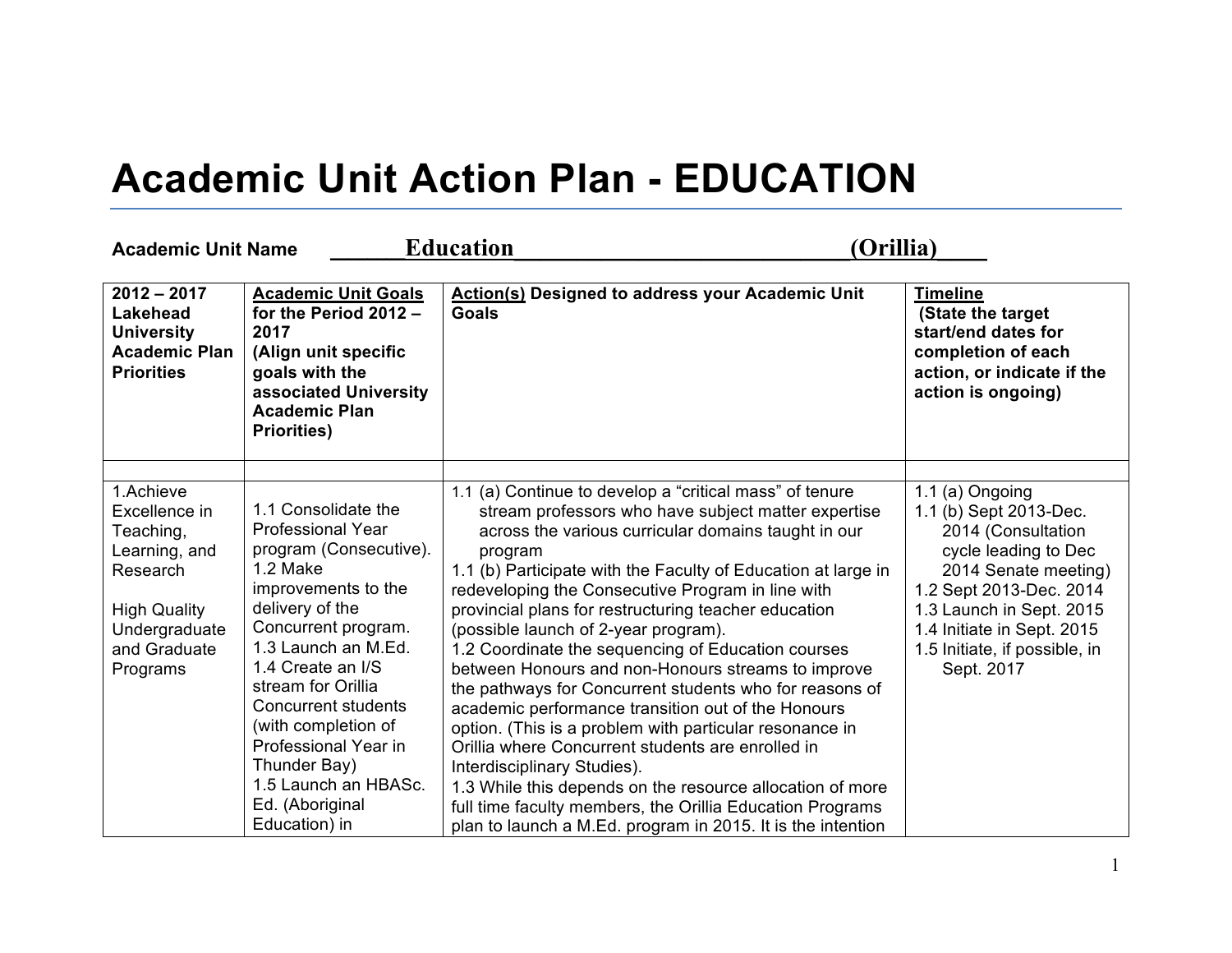|                                                                       | consultation with<br>aboriginal school                                                                                                                                                      | of the Faculty of Education and the Orillia Education<br>Program to welcome the first cohort of 12-15 graduate                                                                                                                                                                                                                                                                                                                                                                                                                                                                                                                                                                                                                                        |                                                                                    |
|-----------------------------------------------------------------------|---------------------------------------------------------------------------------------------------------------------------------------------------------------------------------------------|-------------------------------------------------------------------------------------------------------------------------------------------------------------------------------------------------------------------------------------------------------------------------------------------------------------------------------------------------------------------------------------------------------------------------------------------------------------------------------------------------------------------------------------------------------------------------------------------------------------------------------------------------------------------------------------------------------------------------------------------------------|------------------------------------------------------------------------------------|
|                                                                       | boards and                                                                                                                                                                                  | students in Sept of 2015, and a further cohort of 12-15 in                                                                                                                                                                                                                                                                                                                                                                                                                                                                                                                                                                                                                                                                                            |                                                                                    |
|                                                                       | organizations.                                                                                                                                                                              | 2016. Presuming the majority of students take two years to                                                                                                                                                                                                                                                                                                                                                                                                                                                                                                                                                                                                                                                                                            |                                                                                    |
|                                                                       |                                                                                                                                                                                             | complete the program, it will have an ongoing enrollment                                                                                                                                                                                                                                                                                                                                                                                                                                                                                                                                                                                                                                                                                              |                                                                                    |
|                                                                       |                                                                                                                                                                                             | of roughly 25 in 2016-17 and onwards. The program will                                                                                                                                                                                                                                                                                                                                                                                                                                                                                                                                                                                                                                                                                                |                                                                                    |
|                                                                       |                                                                                                                                                                                             | require some online or video courses from Thunder Bay,                                                                                                                                                                                                                                                                                                                                                                                                                                                                                                                                                                                                                                                                                                |                                                                                    |
|                                                                       |                                                                                                                                                                                             | but will also involve a set of core courses taught in Orillia.                                                                                                                                                                                                                                                                                                                                                                                                                                                                                                                                                                                                                                                                                        |                                                                                    |
|                                                                       |                                                                                                                                                                                             | Faculty members at the Orillia Education Programs<br>already support Graduate Programs in the Faculty of<br>Education in a number of ways, most specifically in course<br>delivery and graduate supervision. Full time faculty<br>members in Orillia will also be involved in the launch and<br>programming with the Faculty of Education (Thunder Bay)<br>of an online M.Ed. if that comes to fruition.<br>1.4 The goal of the HBASc Ed (I/S stream) is to give<br>students at LU Orillia the opportunity to study towards a<br>teacher education program in Intermediate and Secondary<br>Education, earning all of their Concurrent credits on site in<br>Orillia and relocating to Thunder Bay for the two semester<br>Professional Year program. |                                                                                    |
|                                                                       |                                                                                                                                                                                             | 1.5 See item 4.3 (below).                                                                                                                                                                                                                                                                                                                                                                                                                                                                                                                                                                                                                                                                                                                             |                                                                                    |
| Engaged and<br>Successful<br>Students,<br>Faculty and<br><b>Staff</b> | 1.1 Continue to improve<br>pedagogical interfaces<br>with new<br>communication and<br>information technology<br>1.2 Faculty recruitment<br>and retention<br>1.3 Faculty tenure<br>mentoring | 1.1 The Program continues to seek funds for further<br>technology upgrades and for training and learning<br>opportunities associated with CITs. The goal is to enhance<br>the use of technology in our Program delivery and to<br>provide our students the tools to make a difference in the<br>professional community of schools.<br>1.2 The Program has a hiring plan to increase the number<br>of tenure stream faculty to meet ratios of full time faculty to<br>students that meet the minimum threshold typical of post-<br>secondary institutions in Ontario.<br>The Program has an excellent cadre of semi-retired former                                                                                                                     | 1.1 Ongoing<br>1.2 Ongoing<br>1.3 2013-16 (and ongoing,<br>assuming further hires) |
|                                                                       |                                                                                                                                                                                             | teachers who play a key role in the Professional Year                                                                                                                                                                                                                                                                                                                                                                                                                                                                                                                                                                                                                                                                                                 |                                                                                    |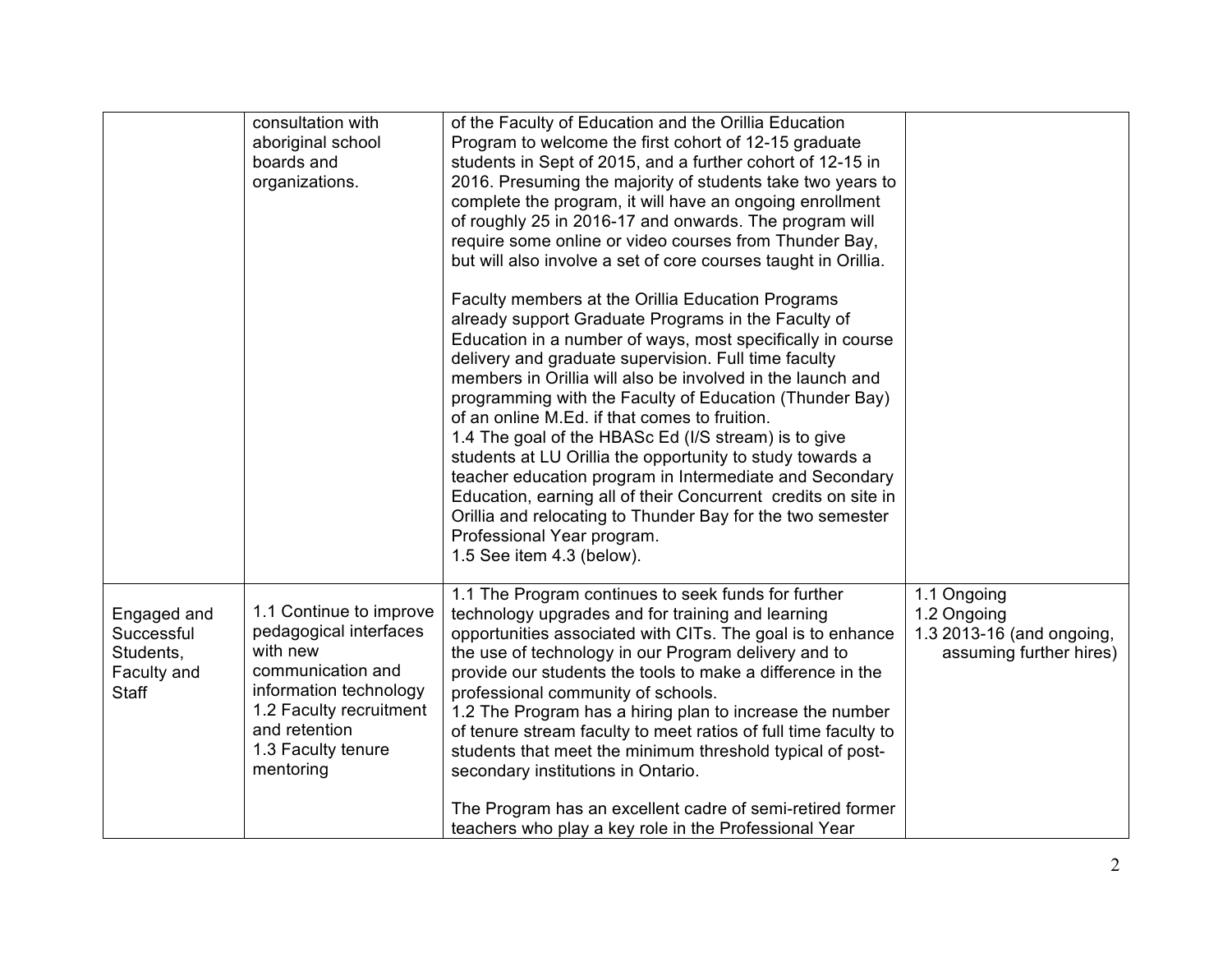| Intense<br>Research,<br>Scholarly and<br><b>Creative Activity</b> | The program will<br>continue to develop its<br>capacity for research<br>training by:<br>1.1 Supporting faculty<br>committed to<br>seeking external<br>funding;<br>1.2 developing<br>mechanisms for<br>scholarly exchange; 1.3<br>and recruiting graduate<br>students. | program. To enhance the relationship to these valuable<br>contributors, we would like to improve the communication<br>around academic year appointments early each Spring.<br>1.3 The Chair will continue to mentor current pre-tenure<br>full time faculty. The Program's three tenure track faculty<br>members will all go up for tenure in the next 2-3 years.<br>1.1 The Program will make workshops available to help<br>junior faculty members to write successful applications.<br>The Program will seek to get course release time for<br>faculty members who are successful in getting significant<br>external research funds (min. \$25K/yr.)<br>1.2 Over time, we hope to attract research scholars from<br>other parts of Canada or elsewhere to take up temporary<br>residence in Orillia. Further, we intend to encourage<br>faculty members to participate in scholarly conferences<br>regardless if they occur in the academic term.<br>1.3 Once the M.Ed. is launched, presumably in 2015, a<br>graduate culture will begin to form. In the meantime, the<br>Chair has one Doctoral student working in residence in<br>Orillia. | 1.1 Ongoing. The<br>workshops are offered<br>primarily via<br>videoconference from<br>Thunder Bay.<br>1.2 Ongoing.<br>1.3 Ongoing and 2015- |
|-------------------------------------------------------------------|-----------------------------------------------------------------------------------------------------------------------------------------------------------------------------------------------------------------------------------------------------------------------|--------------------------------------------------------------------------------------------------------------------------------------------------------------------------------------------------------------------------------------------------------------------------------------------------------------------------------------------------------------------------------------------------------------------------------------------------------------------------------------------------------------------------------------------------------------------------------------------------------------------------------------------------------------------------------------------------------------------------------------------------------------------------------------------------------------------------------------------------------------------------------------------------------------------------------------------------------------------------------------------------------------------------------------------------------------------------------------------------------------------------------------------------|---------------------------------------------------------------------------------------------------------------------------------------------|
| 2.Extend<br>Community<br>Engagement<br>and Outreach               | 2.1 Develop greater<br>community links.<br>2.2 Make community<br>members feel at home<br>in the LU environment.<br>2.3 Establish an Orillia<br><b>Teacher Education</b><br><b>Advisory Committee</b>                                                                  | 2.1 The Program is actively engaged with external groups,<br>particularly in the school system. The program runs an<br>Honours course in non-school sites such as museums,<br>cultural centres, heritage sites, etc.<br>2.2 We have an open-door policy and have many people<br>involved in different aspects of community life through to<br>express their interests and queries.<br>2.3 Invite school board superintendents and principals, as<br>well as a member from the Ogemawajh Tribal Council to<br>join an Advisory Committee.                                                                                                                                                                                                                                                                                                                                                                                                                                                                                                                                                                                                         | 2.1 Ongoing<br>2.2 Ongoing<br>2.3 Winter 2013                                                                                               |
| 3. Strengthen<br>our<br>Commitment to<br>Social Justice           | 3.1 Ensure that<br>students come out of<br>our programs with a<br>good framework for                                                                                                                                                                                  | 3.1 Social Justice concepts and issues are widely<br>incorporated in many Bachelor of Education courses.<br>3.2 All Bachelor of Education students take an obligatory<br>course in Aboriginal Issues.                                                                                                                                                                                                                                                                                                                                                                                                                                                                                                                                                                                                                                                                                                                                                                                                                                                                                                                                            | 3.1 Ongoing<br>3.2 Ongoing<br>3.3 Ongoing                                                                                                   |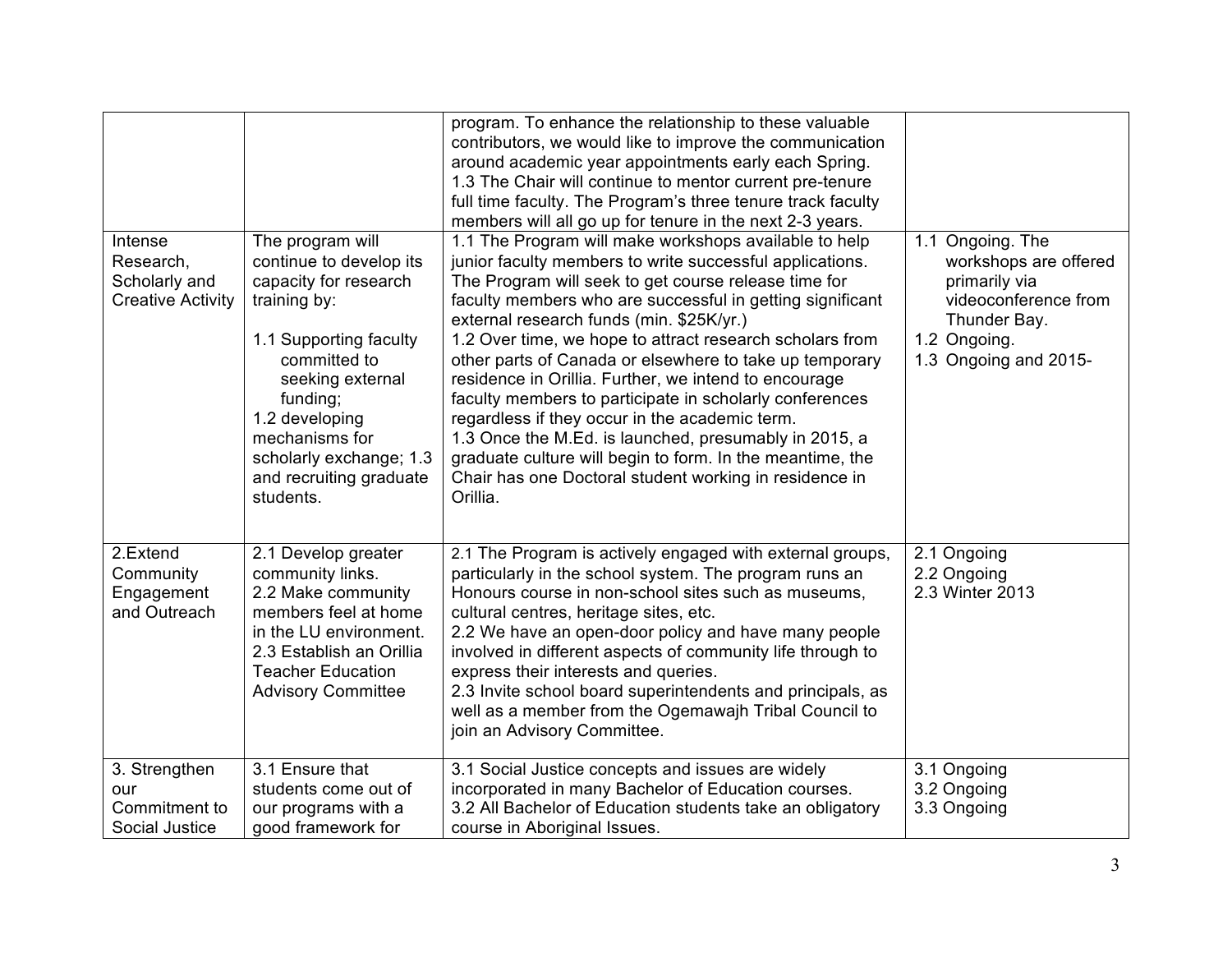|                                                                                                      | understanding social<br>justice.<br>3.2 Require students to<br>take at least one course<br>focused solely on social<br>justice curriculum<br>materials.<br>3.3. Provide<br>professional<br>development<br>opportunities for faculty<br>members to improve<br>social justice<br>frameworks and<br>knowledge.        | 3.3 Professional development for faculty includes<br>information sessions on social justice issues including<br>social inclusion, special education, diversity, anti-racism,<br>multiculturalism, Aboriginal epistemologies, etc. Many of<br>these opportunities are presented through<br>videoconference from Thunder Bay when guest speakers<br>make presentations at that campus.                                                                                                                                                                                                                                                                                                                                                                                                                                                                                                               |                                                                                                                                                                                                                                                                                                                                                                                                                 |
|------------------------------------------------------------------------------------------------------|--------------------------------------------------------------------------------------------------------------------------------------------------------------------------------------------------------------------------------------------------------------------------------------------------------------------|----------------------------------------------------------------------------------------------------------------------------------------------------------------------------------------------------------------------------------------------------------------------------------------------------------------------------------------------------------------------------------------------------------------------------------------------------------------------------------------------------------------------------------------------------------------------------------------------------------------------------------------------------------------------------------------------------------------------------------------------------------------------------------------------------------------------------------------------------------------------------------------------------|-----------------------------------------------------------------------------------------------------------------------------------------------------------------------------------------------------------------------------------------------------------------------------------------------------------------------------------------------------------------------------------------------------------------|
| 4. Enhance our<br>Support of First<br>Nations, Métis<br>and Inuit<br>(Aboriginal)<br><b>Students</b> | 4.1 Improve recruitment<br>of Aboriginal students<br>to Education programs.<br>4.2 Work to enhance<br>opportunities for<br>Aboriginal students in<br>our programs<br>4.3 Consult with the<br>aboriginal community to<br>measure the interest in<br>the development of an<br>HBASc/B.Ed.<br>(Aboriginal Education). | 4.1. In consultation with the Ogemawajh Tribal Council and<br>other First Nations educators and organizations, we will<br>seek to increase interest and enrollment in our programs.<br>4.2 In cooperation with Student Affairs and other academic<br>programs and departments at LU Orillia, we will continue<br>to work to create conditions of "safe space" and culturally<br>congruent pedagogy to make Aboriginal students feel<br>included in university life.<br>4.3 If there is sufficient interest in the region, as gauged<br>through a consultation process undertaken under the<br>leadership of the Chair of Aboriginal Education Programs<br>(Thunder Bay campus), we will launch an HBASc/B.Ed.<br>(Aboriginal Education). While we are uncertain of the<br>viability of such a program in the short term (that requires<br>minimum thresholds of 20 qualified candidates) we do see | 4.1 Educator from<br>Ogemawajh Tribal Council<br>will be invited to join Orillia<br><b>Teacher Education</b><br>Advisory Committee in<br>Winter of 2013.<br>4.2 Ongoing<br>4.3 The launch of an<br>HBASc/B.Ed. (Aboriginal<br>Education) will require a<br>groundswell of interest in<br>our program. While there<br>is an interest in developing<br>such a program, it appears<br>far more likely that efforts |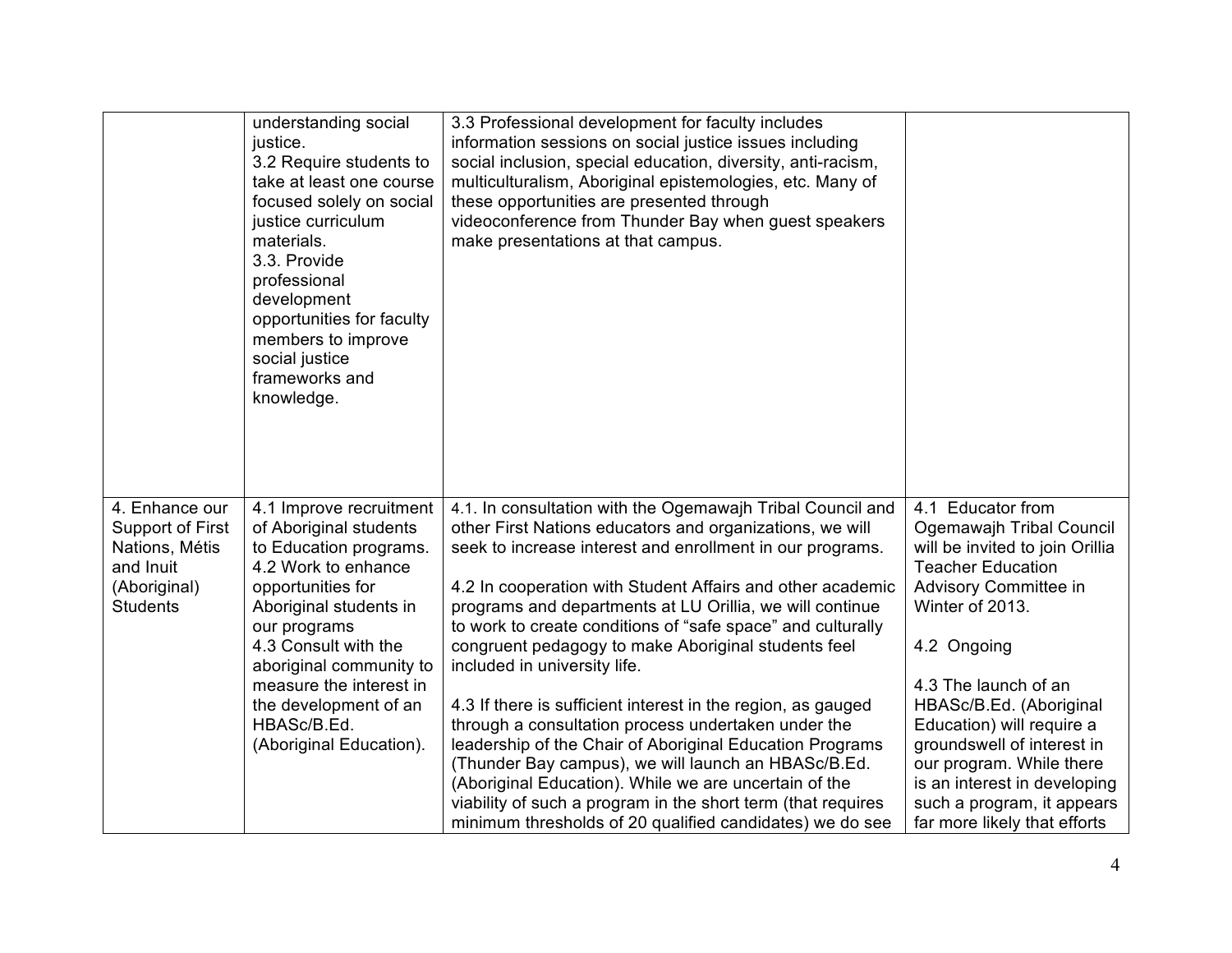|                                         |                                                                                                                                                                                                                                                                                                                                                                         | the potential for a modest increase of enrollment of<br>Aboriginal students in our programs as an achievable<br>objective in this 5-year plan, and the launch of an<br>HBASc/B.Ed. (Aboriginal Education) is possible at the end<br>of the five year cycle.                                                                                                                                                                                                                                                                                                                                                                                                                                                                                                                                                                                                                                                                                                                                                                                                                        | are made to create<br>conditions of "safe space"<br>and culturally congruent<br>pedagogy that make<br>Aboriginal students feel<br>included in university life.                                                                                                                                                                        |
|-----------------------------------------|-------------------------------------------------------------------------------------------------------------------------------------------------------------------------------------------------------------------------------------------------------------------------------------------------------------------------------------------------------------------------|------------------------------------------------------------------------------------------------------------------------------------------------------------------------------------------------------------------------------------------------------------------------------------------------------------------------------------------------------------------------------------------------------------------------------------------------------------------------------------------------------------------------------------------------------------------------------------------------------------------------------------------------------------------------------------------------------------------------------------------------------------------------------------------------------------------------------------------------------------------------------------------------------------------------------------------------------------------------------------------------------------------------------------------------------------------------------------|---------------------------------------------------------------------------------------------------------------------------------------------------------------------------------------------------------------------------------------------------------------------------------------------------------------------------------------|
| 5. Expand our<br>International<br>Reach | 5.1 Internationalization<br>opportunities exist in<br>multiple areas:<br>development of ESL<br>summer programs for<br>international students;<br>developing international<br>agreements for student<br>and faculty exchange;<br>international student<br>teaching opportunities;<br>recruitment of<br>international students in<br>the proposed Master of<br>Education. | 5.1 With Lakehead International, the Education Programs<br>in Orillia are exploring the implementation of a summer<br>study program in Summer 2013 for Education professors<br>and students from Mexico who are wishing to improve their<br>English language skills while immersing themselves in<br>Education-specific discourse and language.<br>We foresee undertaking a limited number of other such<br>ventures over the next 5 years which could sediment in to<br>established and ongoing programs.<br>With launch of M.Ed. there will be an e-recruitment<br>campaign directed to International students. This<br>campaign will begin in September 2014. (Or one year prior<br>to the launch of the program).<br>In general, the Orillia Education programs are not able to<br>make internationalization a top priority given the focus on<br>program consolidation and improvement. However, there<br>is a potential in a geographically central and institutionally<br>small and nimble site like Lakehead Orillia to adapt<br>programming to respond to external needs. | 5.1 Recruitment in Winter<br>2013 with charter group<br>attending two week<br>summer program in<br>August 2013. This is a<br>projected timeline<br>dependent on successful<br>recruitment of students by<br>and with Lakehead<br>International.<br>Ongoing discussions will<br>continue which may result<br>in further opportunities. |

## **Projected Enrolment (FTE):**

| Program             | Current | 2013/14 | 2014/15 | 2015/16 | 2016/17 | 2017/18 |
|---------------------|---------|---------|---------|---------|---------|---------|
| <b>HBASc</b><br>P/J | 295     | 300     | 300     | 300     | 300     | 300     |